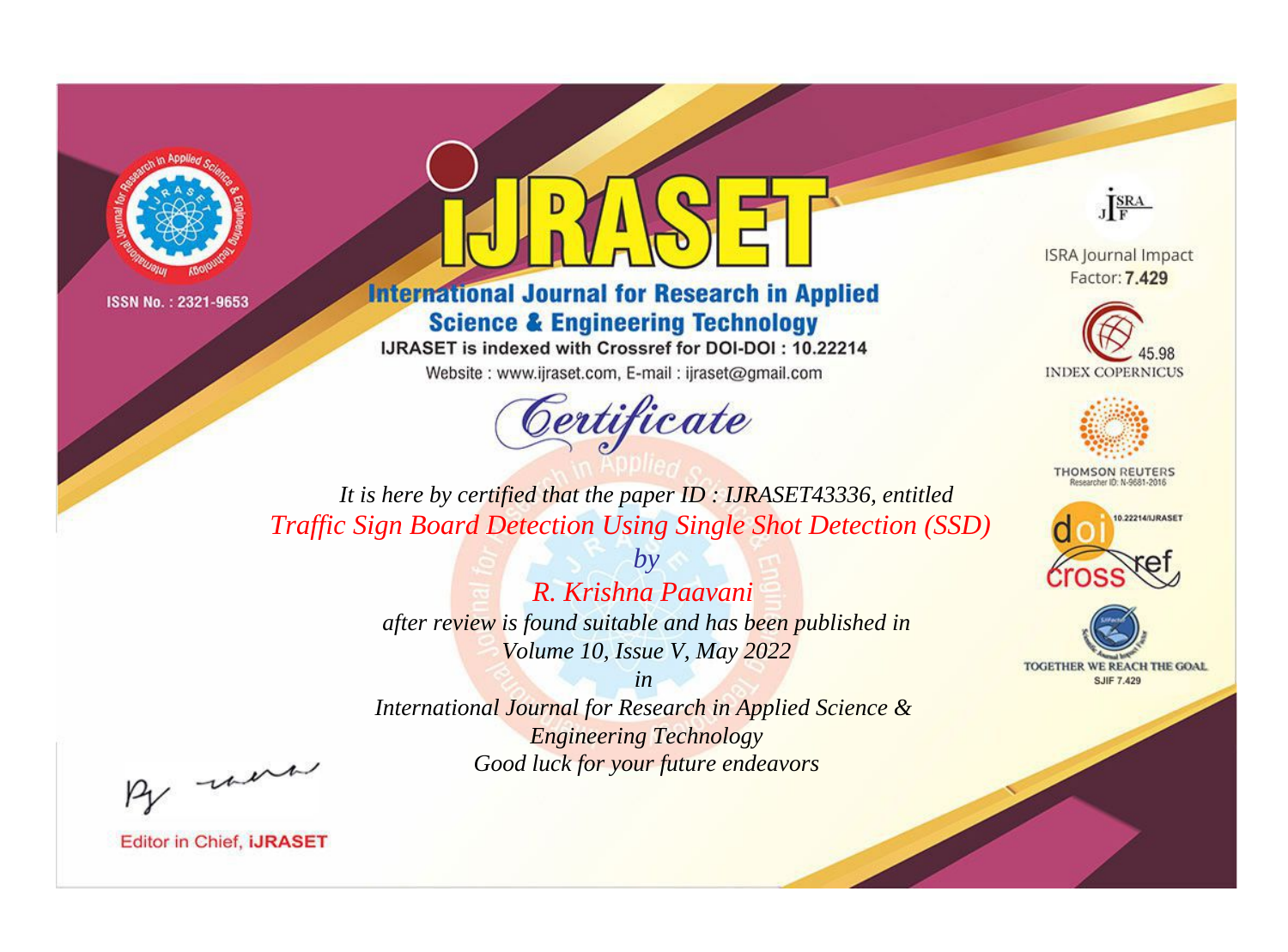



**International Journal for Research in Applied Science & Engineering Technology** 

IJRASET is indexed with Crossref for DOI-DOI: 10.22214

Website: www.ijraset.com, E-mail: ijraset@gmail.com



JERA

**ISRA Journal Impact** Factor: 7.429





**THOMSON REUTERS** 



TOGETHER WE REACH THE GOAL **SJIF 7.429** 

*It is here by certified that the paper ID : IJRASET43336, entitled Traffic Sign Board Detection Using Single Shot Detection (SSD)*

> *V. Indraja after review is found suitable and has been published in Volume 10, Issue V, May 2022*

*by*

*in* 

*International Journal for Research in Applied Science & Engineering Technology Good luck for your future endeavors*

By morn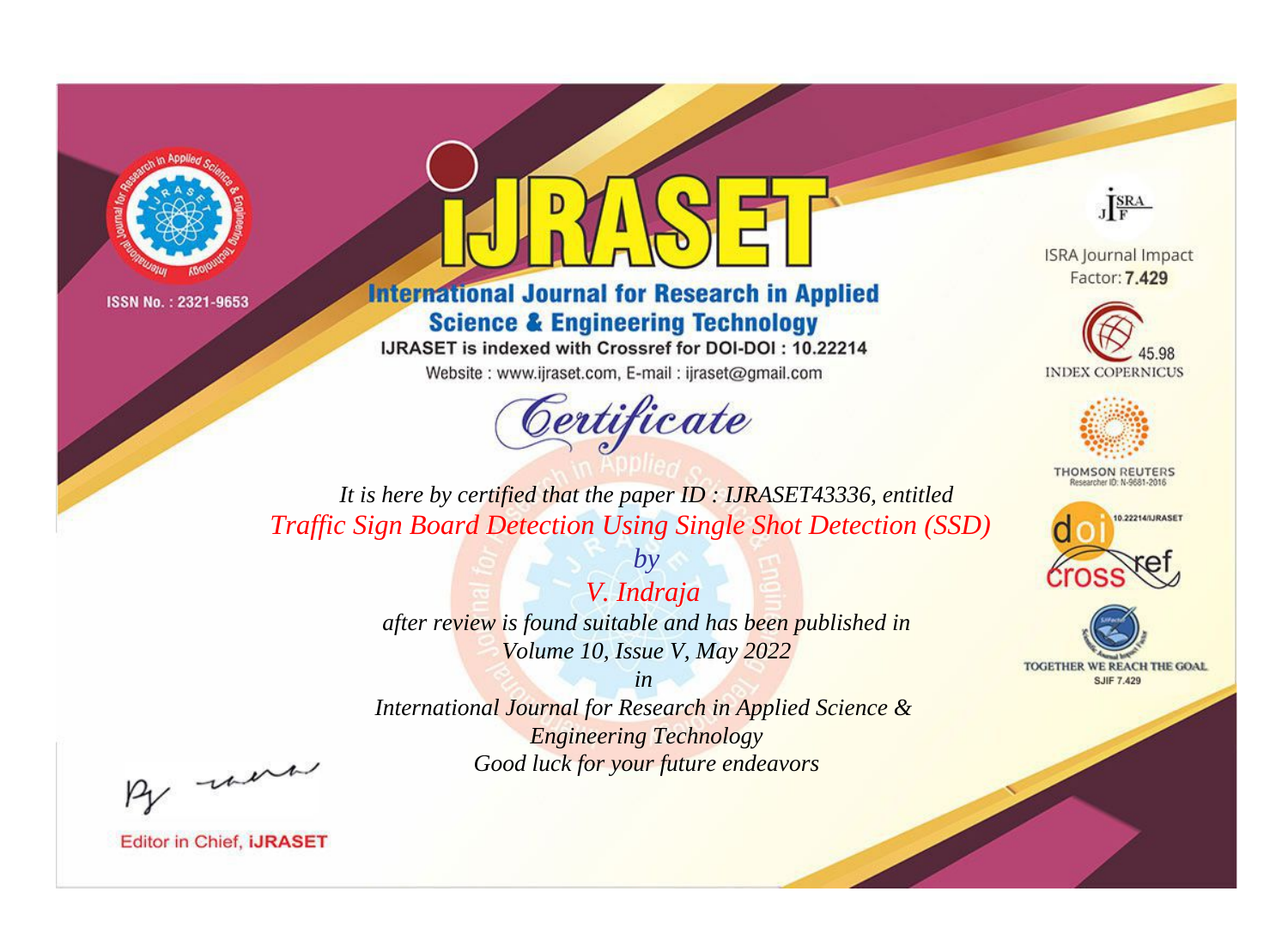



**International Journal for Research in Applied Science & Engineering Technology** 

IJRASET is indexed with Crossref for DOI-DOI: 10.22214

Website: www.ijraset.com, E-mail: ijraset@gmail.com



JERA

**ISRA Journal Impact** Factor: 7.429





**THOMSON REUTERS** 



TOGETHER WE REACH THE GOAL **SJIF 7.429** 

*It is here by certified that the paper ID : IJRASET43336, entitled Traffic Sign Board Detection Using Single Shot Detection (SSD)*

> *by V. Neelimajyothi after review is found suitable and has been published in Volume 10, Issue V, May 2022*

> > *in*

*International Journal for Research in Applied Science & Engineering Technology Good luck for your future endeavors*

By morn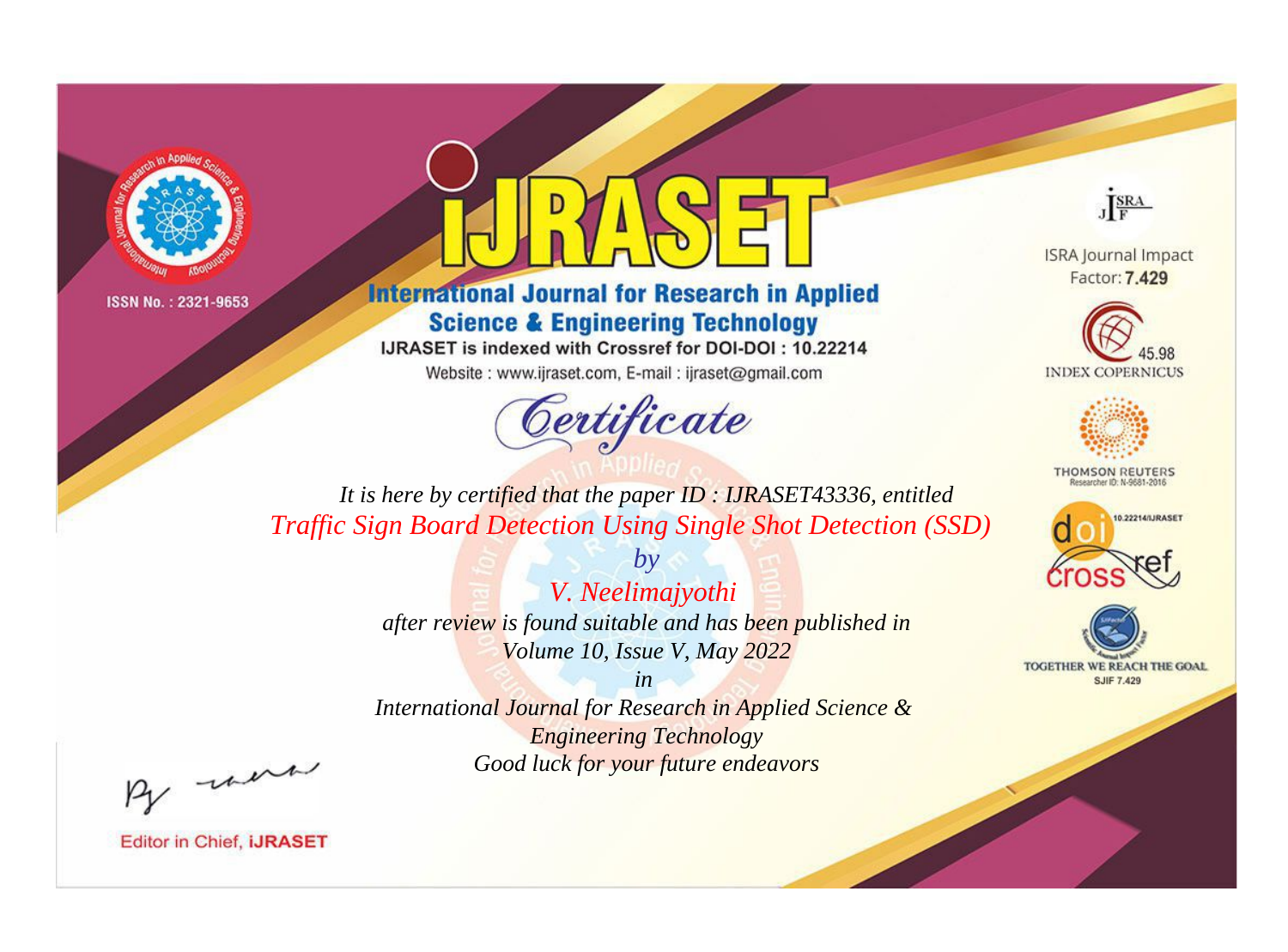



**International Journal for Research in Applied Science & Engineering Technology** 

IJRASET is indexed with Crossref for DOI-DOI: 10.22214

Website: www.ijraset.com, E-mail: ijraset@gmail.com



JERA

**ISRA Journal Impact** Factor: 7.429





**THOMSON REUTERS** 



TOGETHER WE REACH THE GOAL **SJIF 7.429** 

*It is here by certified that the paper ID : IJRASET43336, entitled Traffic Sign Board Detection Using Single Shot Detection (SSD)*

> *after review is found suitable and has been published in Volume 10, Issue V, May 2022*

*S. Sai* 

*by*

*in* 

*International Journal for Research in Applied Science & Engineering Technology Good luck for your future endeavors*

By morn